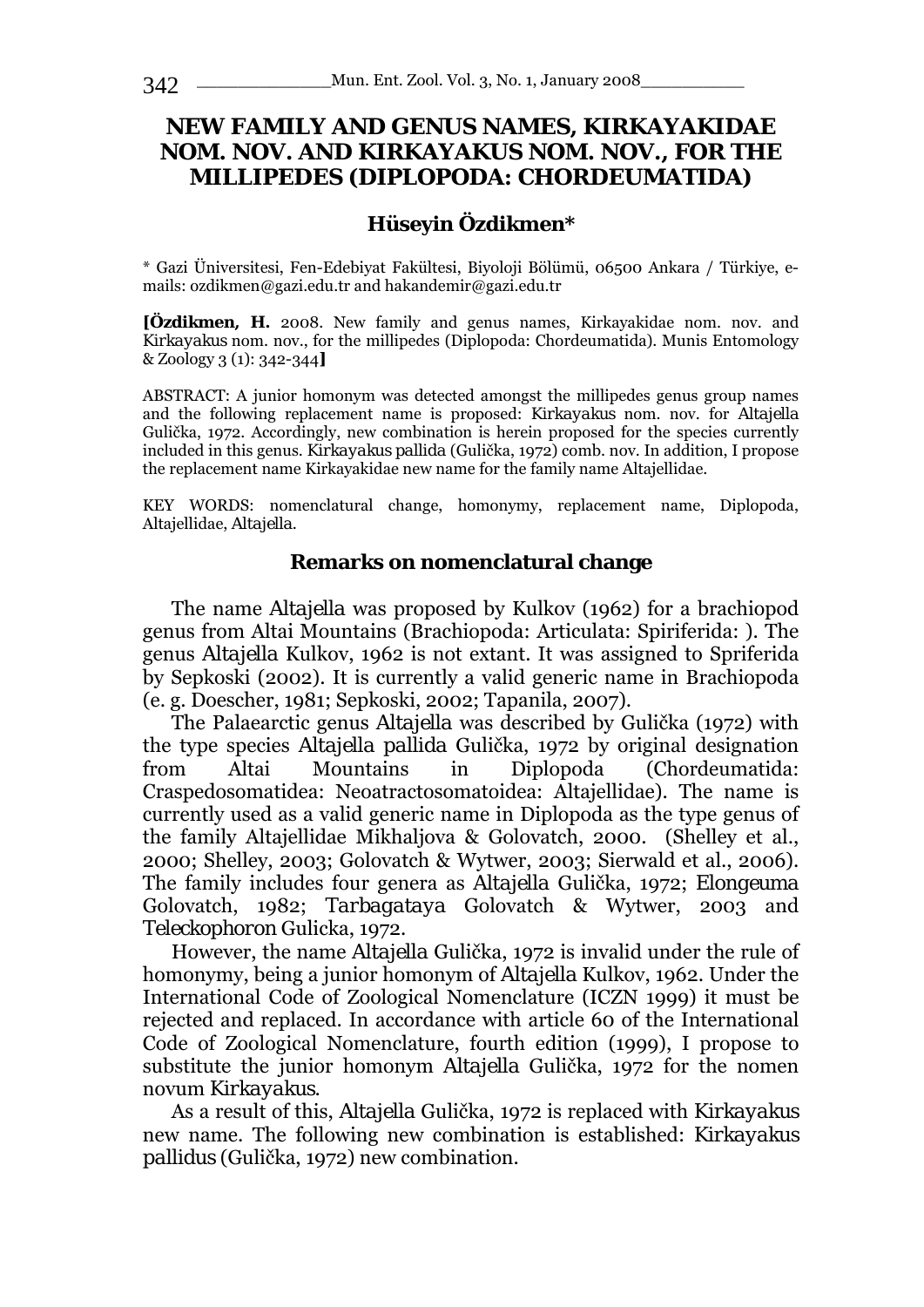In addition to this, I herein propose the replacement name Kirkayakidae new name for the family name Altajellidae because its type genus *Altajella* Gulička, 1972 is invalid and the type genus of a familygroup name must be valid.

#### **SYSTEMATICS**

## Order Chordeumatida Family **Kirkayakidae** new name

Altajellidae Mikhaljova & Golovatch, 2000

**Type genus.**— *Kirkayakus* new name.

**Remarks.**—The name *Altajella* has been used in Diplopoda as a stem for a family-group name, and should be automatically replaced with the new name.

#### Genus *Kirkayakus* new name

*Altajella* Gulička, 1972, junior homonym of *Altajella* Kulkov, 1962. **Type species.**— *Altajella pallida* Gulička, 1972 by original designation.

**Etymology.**— from the Turkish word "kırkayak" meaning millipede. It is masculine in gender.

**Species account and distribution.** — Only one species as the type; known from Altai Mountains.

The following new combination is proposed and the species is removed from *Altajella*:

## *Kirkayakus pallidus* (Gulička, 1972) **new combination** Syn.: *Altajella pallida* Gulička, 1972

# **LITERATURE CITED**

**Doescher, R. A.** 1981. Living and fossil brachiopod genera 1775-1979: lists and bibliography. Smithsonian Contributions to Paleobiology number 42. Smithsonian Institution Press, Washington D.C., 238 pp.

**Golovatch, S. & Wytwer, J.** 2003. A new genus and species of the millipede family Altajellidae from eastern Kazakhstan, Central Asia (Diplopoda: Chordeumatida). Annales zoologici 53 (3): 579-584.

Gulicka, J. 1972. Some new species of Diplopoda in the USSR, Part II. Zool Zh. 51: 36-45. [in Russian with English summary]

**International Comission of Zoological Nomenclature.** 1999. International Code of Zoological Nomenclature. Fourth Edition. The International Trust for Zoological Nomenclature, London.